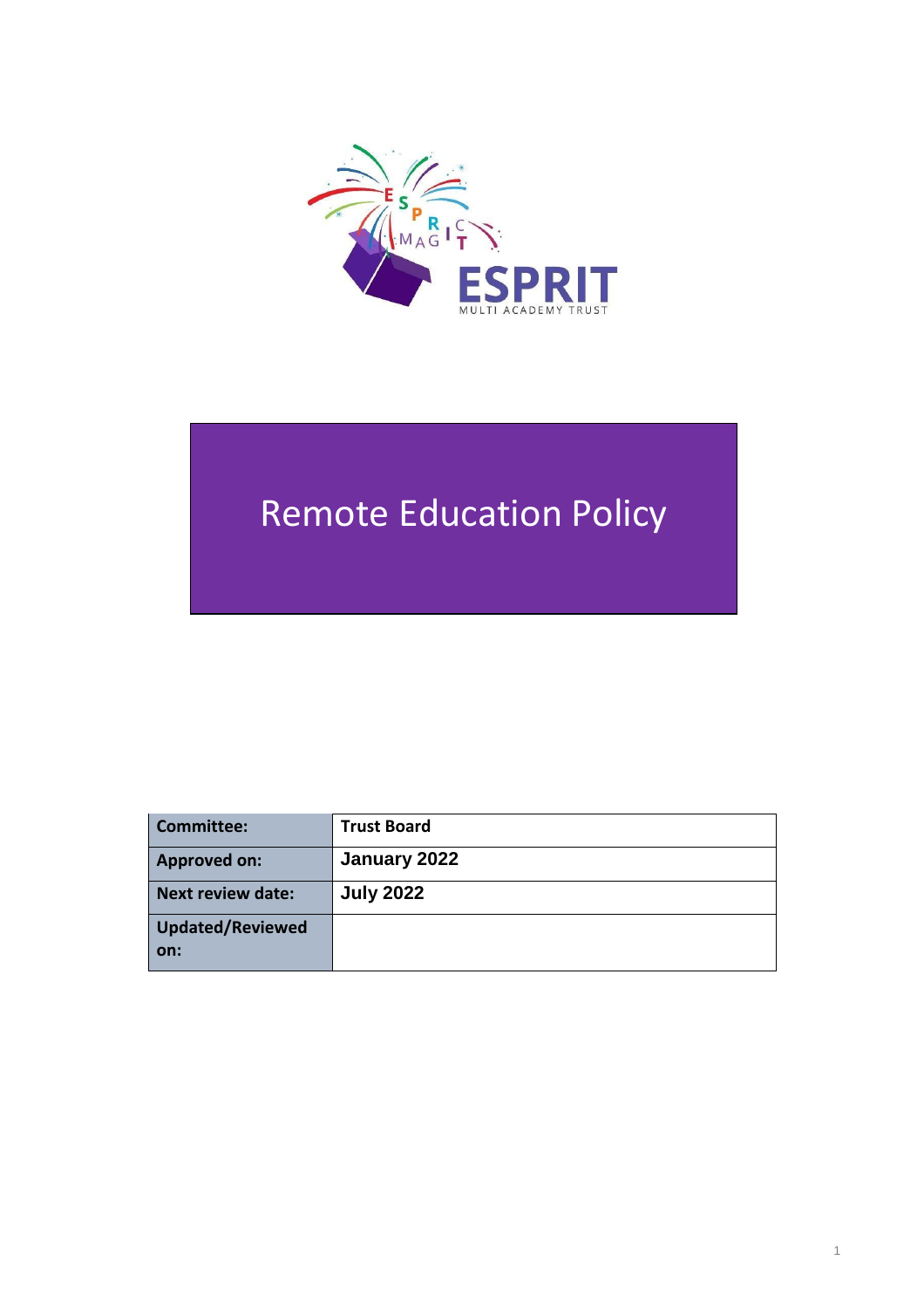# **Contents**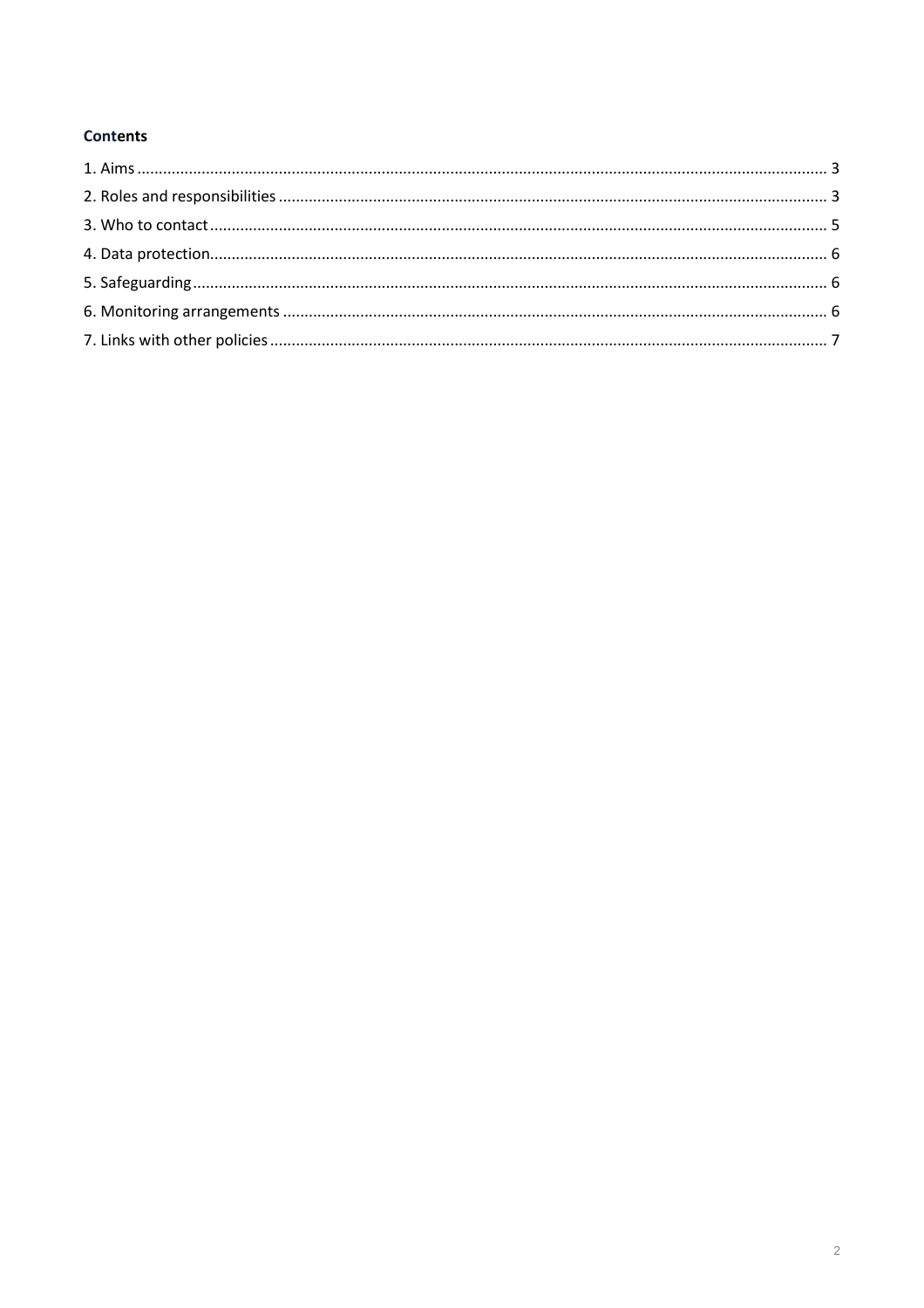# <span id="page-2-0"></span>**1. Aims**

This remote learning policy for staff aims to:

- Ensure consistency in the approach to remote learning for pupils who aren't in school
- Set out expectations for all members of the school community with regards to remote learning
- Provide appropriate guidelines for data protection

#### <span id="page-2-1"></span>**2. Roles and responsibilities**

#### **2.1 Teachers**

When providing remote learning, teachers must be available between 8.30am-3.30pm.

If they're unable to work for any reason during this time, for example due to sickness or caring for a dependent, they should report this using the normal absence procedure. When providing remote learning, teachers are responsible for:

Setting work:

- $\circ$  For all pupils in their class who are absent from school as a result of Covid-19, following the guidance within the Trust's Remote Education Action Plan.
- $\circ$  Teachers may be required to set work for pupils in differing classes and year groups under the direction of senior leaders.
- o Work will be uploaded to electronic platforms, including, where applicable, social media.
- o Teachers will ensure work is appropriately differentiated for all pupils particularly SEND, EAL, PP pupils and children who need to 'catch up'.
- o For pupils who do not have access to ICT devices, paper-based learning resources will be provided. This will also be differentiated. Electronic devices may be loaned to children, if they are available.
- $\circ$  Teachers will ensure remote education is in line with curriculum expectations by:
	- Ensuring children access high quality online and offline resources
	- **Ensuring the curriculum is sequenced, progressive and links to the year group** objectives as well as being broad and ambitious.

Providing feedback on work:

- o Teachers will provide electronic feedback on children's work submitted in a timely manner. (This will be reviewed in the event of staff shortages)..
- o Teachers will actively chase pupils who are not completing their work.

 $\blacktriangleright$  Keeping in touch with pupils who aren't in school and their parents/carers:

- o Teachers should communicate with children in their class and their parents/carers daily using Class Dojo. This communication will be focussed on setting work and providing feedback.
- o Teachers will actively chase pupils who are not completing their work.
- o In the event of a local/national lockdown, increased contact will be made with vulnerable families (This will be reviewed in the event of staff shortages).
- o All staff to follow the Trust's Class Dojo guidance and only respond to parents/carers between 8.30am – 4.00pm.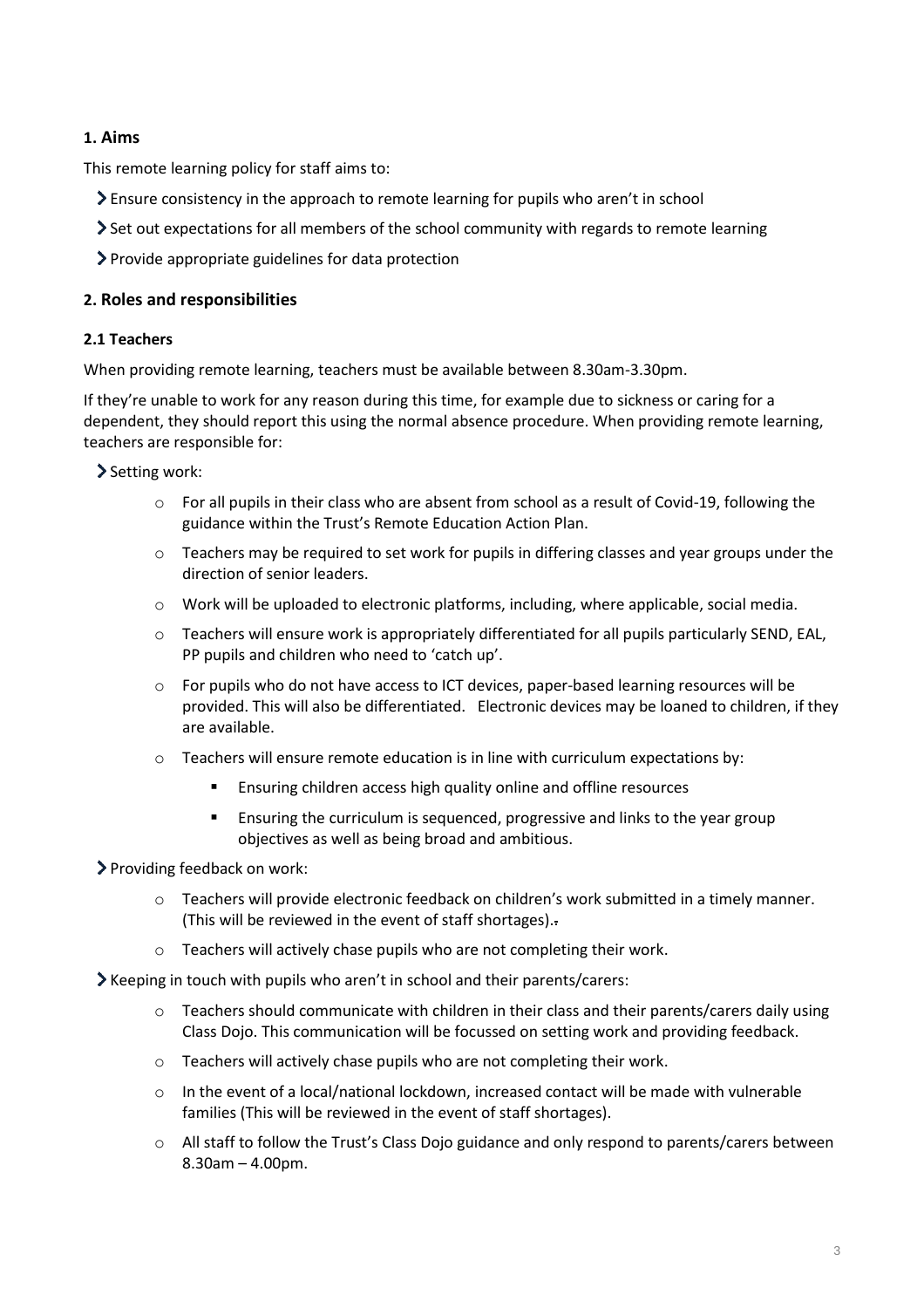- o Complaints should be dealt with following usual procedures.
- o Any safeguarding, behaviour, parental concerns will be logged on CPOMS by staff.

Attending virtual meetings with staff, parents/carers and pupils:

o Staff will ensure they are in a quiet location, with nothing inappropriate in the background.

#### **2.2 Teaching assistants**

When assisting with remote learning, teaching assistants must be available between 8.30am 3.30pm their usual contracted hours.

If they're unable to work for any reason during this time, for example due to sickness or caring for a dependent, they should report this using the normal absence procedure.

School will designate laptops for support staff who do not have access to a suitable device for home working.

When assisting with remote learning, teaching assistants are responsible for:

Supporting teachers to:

- o Set work for pupils and provide feedback
- o Keep in touch with pupils who aren't in school and their parents/carers
- o Delivering online interventions where appropriate

Attending virtual meetings with staff, parents/carers and pupils:

o Staff will ensure they are in a quiet location, with nothing inappropriate in the background.

# **2.3 Office staff**

To support with remote education. Office staff will:

- > Be familiar with all remote education platforms to ensure they can offer support to staff, parents/carers and pupils when required
- Check the office platforms of communication regularly and respond to all messages received in a timely manner

#### **2.4 Subject leads**

Alongside their teaching responsibilities, subject leads are responsible for:

- Considering whether any aspects of the subject curriculum needs to change to accommodate remote learning
- Working with teachers teaching their subject remotely to make sure all work set is appropriate, progressive and consistent
- Working with other subject leads and senior leaders to make sure work set remotely across all subjects is appropriate and consistent
- $\triangleright$  Monitoring the remote work set by teachers in their subject this could be done through regular meetings with teachers or by reviewing work set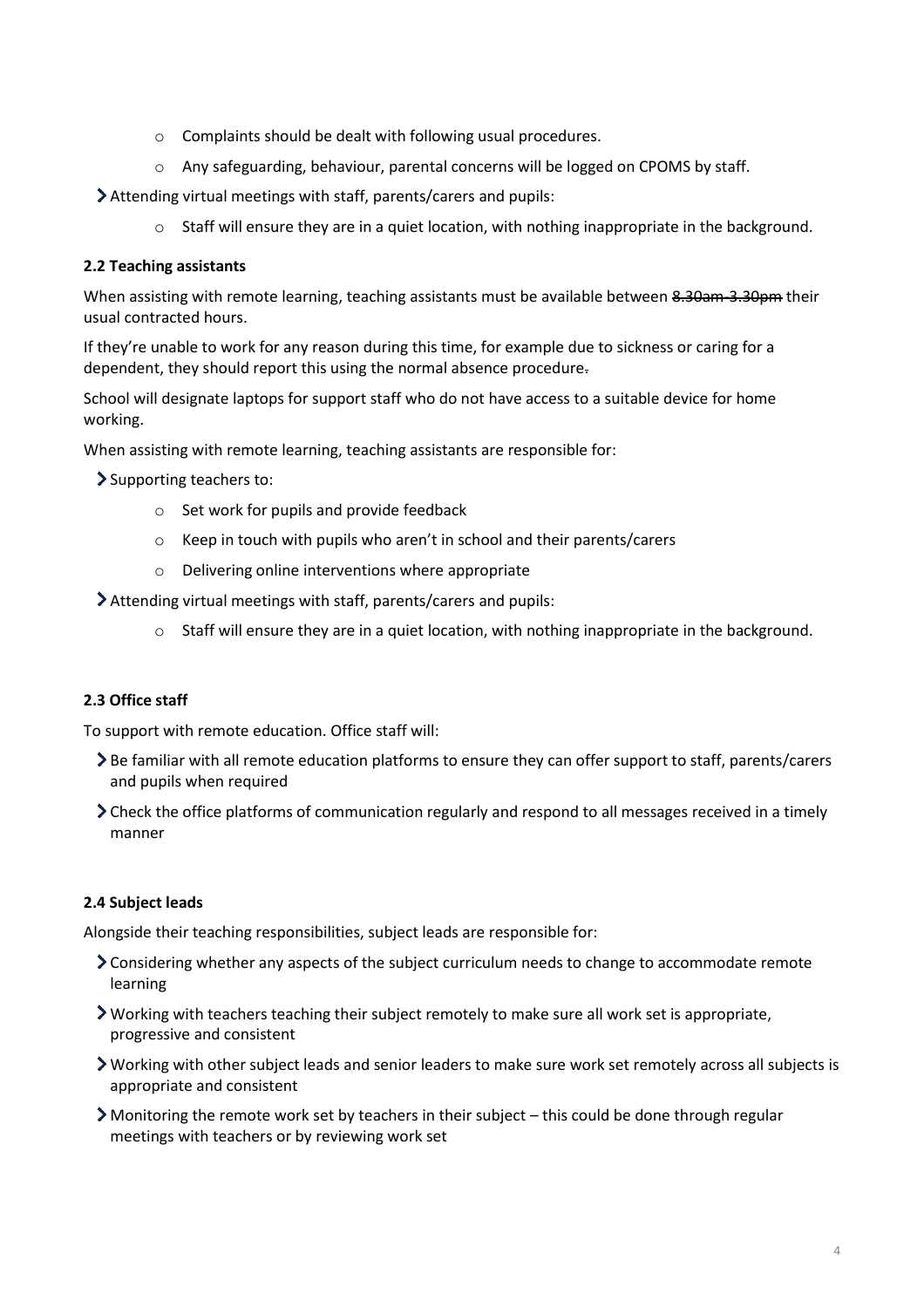Alerting teachers to resources they can use to teach their subject remotely

#### **2.5 Senior leaders**

Senior leaders are responsible for:

- Co-ordinating the remote learning approach across the school, in line with Government guidance
- Monitoring the effectiveness of remote learning through regular meetings with teachers and subject leaders, reviewing work set and seeking feedback from pupils and parents/carers
- Monitoring the security of remote learning systems, including data protection and safeguarding considerations

#### **2.6 Designated safeguarding lead**

The DSL is responsible for:

- $\blacktriangleright$  Keeping in touch with and supporting vulnerable families
- Ensuring all safeguarding duties are fulfilled, reporting any concerns following processes outlined in the Academy's Child Protection Policy (and Covid addendum)

#### **2.7 Pupils and parents/carers**

Staff can expect pupils learning remotely to:

- $\geq$  Be contactable during the school day
- $\geq$  Complete work to the deadline set by teachers
- Seek help if they need it, from teachers or teaching assistants
- Alert teachers if they're not able to complete work

Staff can expect parents/carers with children learning remotely to:

- Ensure their child completes all work set
- Make the school aware if their child is sick or otherwise can't complete work by contacting the school office team by telephone. In the event of a full lockdown this will be by the Office email.
- Seek help from the school if they need it
- > Be respectful when making any complaints or concerns known to staff

#### **2.8 Governing board**

The governing board is responsible for:

- Monitoring the school's approach to providing remote learning to ensure education remains as high quality as possible and is in line with Government guidance
- Ensuring that staff are certain that remote learning systems are appropriately secure, for both data protection and safeguarding reasons

# <span id="page-4-0"></span>**3. Who to contact**

If staff have any questions or concerns about remote learning, you should contact the following individuals: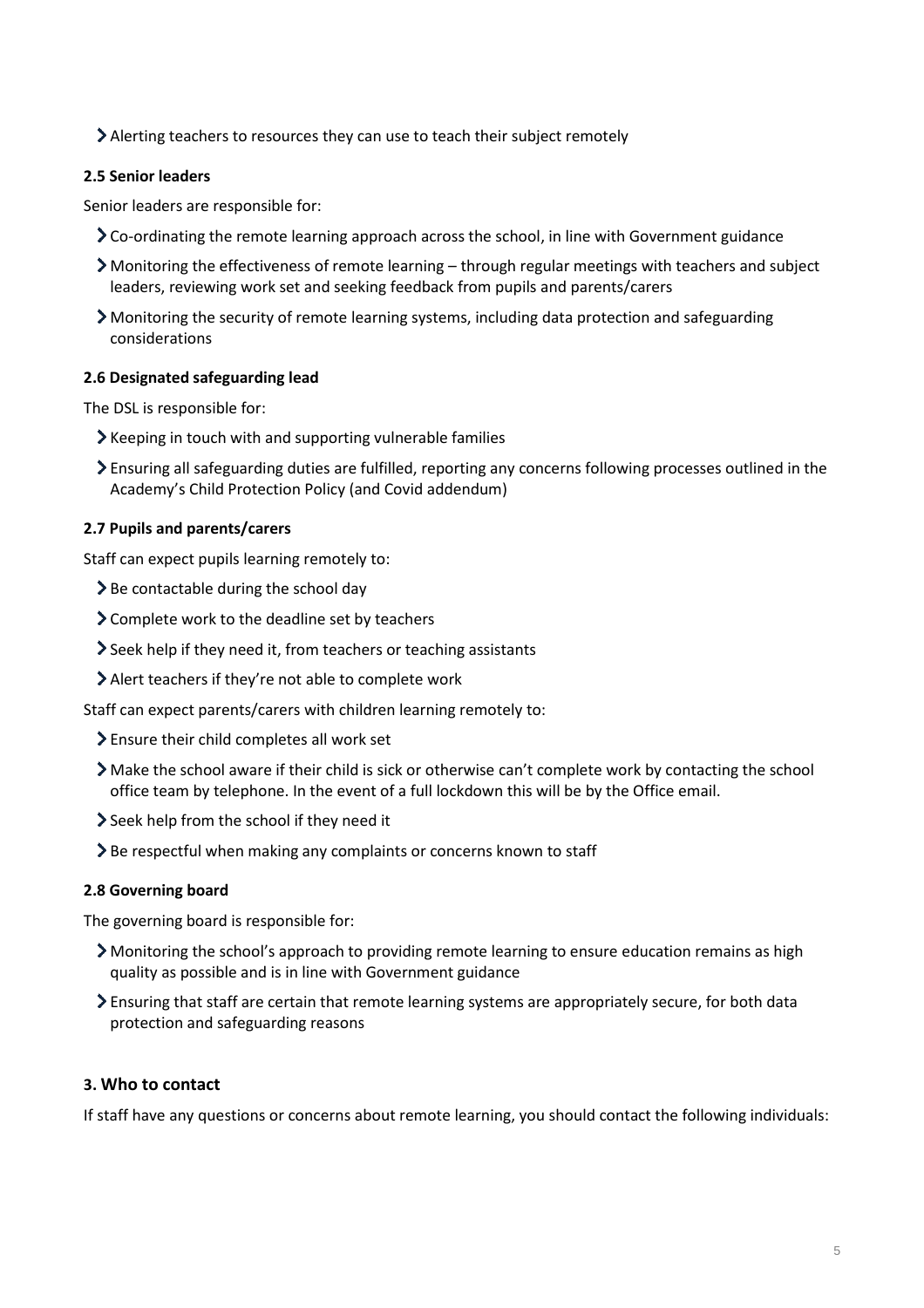- Issues in setting work seek support from other staff within their year group or from their Year/Key Stage Leader
- $\blacktriangleright$  Issues with behaviour seek support from the pastoral team
- $\blacktriangleright$  Issues with IT seek support from Evolve
- $\blacktriangleright$  Issues with their own workload or wellbeing talk to their line manager
- $\geq$  Concerns about data protection talk to their line manager
- $\geq$  Concerns about safeguarding talk to the DSL

# <span id="page-5-0"></span>**4. Data protection**

#### **4.1 Accessing personal data**

When accessing personal data for remote learning purposes, all staff members will:

- Use CPOMS to access contact details of pupils
- Use secure, school devices

#### **4.2 Processing personal data**

Staff members may need to collect and/or share personal data such as email addresses as part of the remote learning system. As long as this processing is necessary for the school's official functions, individuals won't need to give permission for this to happen.

However, staff are reminded to collect and/or share as little personal data as possible online.

#### **4.3 Keeping devices secure**

All staff members will take appropriate steps to ensure their devices remain secure. This includes, but is not limited to:

- Keeping the device password-protected strong passwords are at least 8 characters, with a combination of upper and lower-case letters, numbers and special characters (e.g. asterisk or currency symbol)
- Ensuring the hard drive is encrypted this means if the device is lost or stolen, no one can access the files stored on the hard drive by attaching it to a new device
- Making sure the device locks if left inactive for a period of time
- Not sharing the device among family or friends
- $\blacktriangleright$  Installing antivirus and anti-spyware software
- $\blacktriangleright$  Keeping operating systems up to date always install the latest updates

# <span id="page-5-1"></span>**5. Safeguarding**

It is the duty of all staff to report any safeguarding concerns following processes outlined in the Academy's Child Protection Policy (and Covid addendum).

#### <span id="page-5-2"></span>**6. Monitoring arrangements**